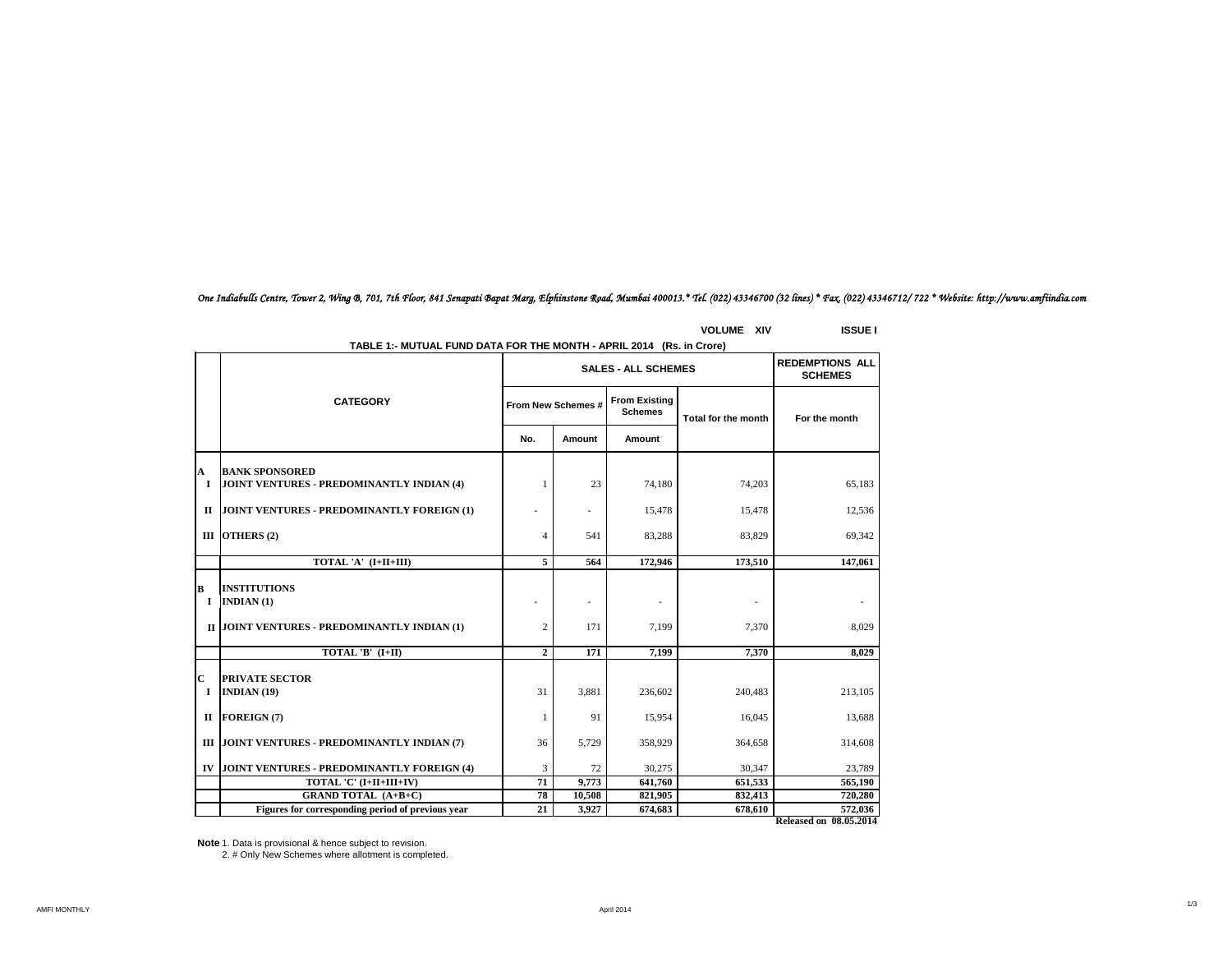|                                 | Open End             |                          | <b>Close End</b>     |        | <b>Interval Fund</b> |        | <b>TOTAL</b>         |        |  |
|---------------------------------|----------------------|--------------------------|----------------------|--------|----------------------|--------|----------------------|--------|--|
|                                 | <b>No.of Schemes</b> | Amount                   | <b>No.of Schemes</b> | Amount | <b>No.of Schemes</b> | Amount | <b>No.of Schemes</b> | Amount |  |
| <b>INCOME</b>                   |                      | 91                       | 74                   | 10,322 |                      |        | 75                   | 10,413 |  |
| <b>INFRASTRUCTURE DEBT FUND</b> |                      |                          |                      |        |                      |        |                      |        |  |
| <b>EQUITY</b>                   |                      | 64                       |                      |        |                      |        |                      | 64     |  |
| <b>BALANCED</b>                 |                      |                          |                      |        |                      |        |                      |        |  |
| <b>LIQUID/MONEY MARKET</b>      |                      |                          |                      |        |                      |        |                      |        |  |
| <b>GILT</b>                     |                      |                          |                      |        |                      |        |                      |        |  |
| <b>IELSS - EQUITY</b>           |                      |                          |                      |        |                      |        |                      |        |  |
| <b>GOLD ETF</b>                 |                      |                          |                      |        |                      |        |                      |        |  |
| <b>OTHER ETFS</b>               |                      | 31                       |                      |        |                      |        |                      | 31     |  |
| <b>FUND OF FUNDS INVESTING</b>  |                      | $\overline{\phantom{a}}$ |                      | -      | ۰                    |        |                      |        |  |
| <b>OVERSEAS</b>                 |                      |                          |                      |        |                      |        |                      |        |  |
| <b>TOTAL</b>                    |                      | 186                      | 74                   | 10.322 |                      |        | 78                   | 10.508 |  |

# **TABLE 2:- SALES DURING THE MONTH OF APRIL 2014 - TYPE AND CATEGORY WISE 2.1 \*NEW SCHEMES LAUNCHED (ALLOTMENT COMPLETED)**

(Rs. in Crore)

### **\*NEW SCHEMES LAUNCHED :**

| <b>OPEN END INCOME:</b>     | Franklin India Banking & PSU Debt Fund                                                                                                                                                                                                                                                                                                                                                                                                                                                                                                                                                                                                                                                                                                                                                                                                                                                                                                                                                                                                                                                                                                                                                                                                                                                                                                                                                                                                                                                                                                                                                                                                                                                                                                                                                                                                                                                                                                                                                                                                 |
|-----------------------------|----------------------------------------------------------------------------------------------------------------------------------------------------------------------------------------------------------------------------------------------------------------------------------------------------------------------------------------------------------------------------------------------------------------------------------------------------------------------------------------------------------------------------------------------------------------------------------------------------------------------------------------------------------------------------------------------------------------------------------------------------------------------------------------------------------------------------------------------------------------------------------------------------------------------------------------------------------------------------------------------------------------------------------------------------------------------------------------------------------------------------------------------------------------------------------------------------------------------------------------------------------------------------------------------------------------------------------------------------------------------------------------------------------------------------------------------------------------------------------------------------------------------------------------------------------------------------------------------------------------------------------------------------------------------------------------------------------------------------------------------------------------------------------------------------------------------------------------------------------------------------------------------------------------------------------------------------------------------------------------------------------------------------------------|
| <b>OPEN END EQUITY:</b>     | Motilal Oswal MOSt Focused Multicap 35 Fund                                                                                                                                                                                                                                                                                                                                                                                                                                                                                                                                                                                                                                                                                                                                                                                                                                                                                                                                                                                                                                                                                                                                                                                                                                                                                                                                                                                                                                                                                                                                                                                                                                                                                                                                                                                                                                                                                                                                                                                            |
| <b>OPEN END OTHER ETFS:</b> | Reliance - R*Shares Consumption Fund and R*Shares Dividend Opportunities Fund                                                                                                                                                                                                                                                                                                                                                                                                                                                                                                                                                                                                                                                                                                                                                                                                                                                                                                                                                                                                                                                                                                                                                                                                                                                                                                                                                                                                                                                                                                                                                                                                                                                                                                                                                                                                                                                                                                                                                          |
| <b>ICLOSE END INCOME :</b>  | Axis Fixed Term Plan - Series 64 (715 days), Birla Sun Life Fixed Term Plan - Series KZ (368 days), Series LA (366 days), Series LB (368 days), Series LC (369 days), Series LC (369 days), Series LC (369 days), Series<br>LD (730 days), Series LF (368 days) Series LG (367 days) and BSL Capital Protection Oriented Fund Series 20 (1094 days), BOI AXA Fixed Maturity Plan Series 14, DSP<br>BlackRock FMP - Series 161 - 12M, Series 162 - 12M and Series 163 - 12M, DWS Fixed Maturity Plan Series - 66, HDFC FMP Series 31 - 1100D April 2014 (1), 367D April 1<br>2014 (1), 369D April 2014 (1), 369D April 2014 (2), 370D April 2014 (1), 370D April 2014 (2), 370D April 2014 (3) and 370D April 2014 (4), ICICI Prudential Fixed Maturity Plan<br>Series 73 - 369 Days Plan S and Plan T, Series 74 - 1092 Days Plan G, 367 Days Plan C and Plan D, 369 Days Plan B and Plan F, 370 Days Plan A, ICICI Prudential Fixed<br>Maturity Plan Corporate Bond Series A - 750 Days, ICICI Prudential Multiple Yield Fund Series 6 - 1100 Days Plan E and 1825 Days Plan C. IDFC Fixed Term Plan - Series<br>90 & 91, JPMorgan India Fixed Maturity Plan - Series - 37 and 38, Kotak FMP Series 155 Direct Plan and Non Direct Plan, Series 156 Direct Plan and Non Direct Plan and Non Direct Plan, 157<br>Direct Plan and Non Direct Plan, 158 Direct Plan and Non Direct Plan, 159 Direct Plan and Non Direct Plan, L&T FMP - Series XI - Plan A (370 days), LIC Nomura MF FMP 80<br>land 81. Principal Pnb Fixed Maturity Plan - Series B16 - 1094 days. Reliance Dual Advantage Fixed Tenure Fund V - Plan F and G. Reliance Fixed Horizon Fund - XXVI -<br>Series 8, 9, 11, 12, 13, 15 and 16, Religare Invesco Fixed Maturity Plan - Series 23 - (370 Days) Plan H, J and L, Sundaram Fixed Term Plan FL and FM, Sundaram Hybrid<br>Fund Series F, Tata Fixed Maturity Plan Series 47 Scheme E, F, H and J, UTI Fixed Term Income Fund Series XVIII - V (370 Days), VI (367 Days), VII (368 Days) and VIII<br>$(366$ Days) |

### **2.2 EXISTING SCHEMES**

|                                                   |                      | Open End                 | <b>Close End</b>     |                          | <b>Interval Fund</b> |                          | <b>TOTAL</b>         |         |
|---------------------------------------------------|----------------------|--------------------------|----------------------|--------------------------|----------------------|--------------------------|----------------------|---------|
|                                                   | <b>No.of Schemes</b> | Amount                   | <b>No.of Schemes</b> | Amount                   | <b>No.of Schemes</b> | Amount                   | <b>No.of Schemes</b> | Amount  |
| <b>INCOME</b>                                     | 268                  | 37.985                   | 784                  | 845                      | 80                   | 327                      | 1132                 | 39,157  |
| <b>INFRASTRUCTURE DEBT FUND</b>                   |                      | $\overline{\phantom{a}}$ |                      | 188                      |                      |                          |                      | 188     |
| <b>EQUITY</b>                                     | 288                  | 5,363                    | 24                   | ۰                        |                      |                          | 312                  | 5,363   |
| <b>BALANCED</b>                                   | 26                   | 263                      |                      |                          |                      |                          | 27                   | 263     |
| <b>LIQUID/MONEY MARKET</b>                        | 54                   | 775,892                  |                      | $\overline{\phantom{a}}$ |                      | $\overline{\phantom{a}}$ | 54                   | 775,892 |
| <b>GILT</b>                                       | 48                   | 339                      |                      | $\overline{\phantom{a}}$ |                      |                          | 48                   | 339     |
| <b>ELSS - EQUITY</b>                              | 38                   | 194                      | 14                   |                          | -                    | $\overline{\phantom{a}}$ | 52                   | 194     |
| <b>GOLD ETF</b>                                   | 14                   | 14                       |                      | $\overline{\phantom{a}}$ |                      |                          | 14 <sub>1</sub>      | 14      |
| <b>OTHER ETFS</b>                                 | 26                   | 391                      |                      | $\overline{\phantom{a}}$ |                      | $\overline{\phantom{a}}$ | 26                   | 391     |
| <b>FUND OF FUNDS INVESTING</b><br><b>OVERSEAS</b> | 27                   | 104                      |                      | $\overline{\phantom{a}}$ | $\sim$               |                          | 27                   | 104     |
| <b>TOTAL</b>                                      | 789                  | 820.545                  | 827                  | 1.033                    | 80                   | 327                      | 1696                 | 821,905 |

Notes:The change in number of existing schemes is because of the maturity and reclassification of some of the existing schemes. ^ Amount mobilised by new plans launched under existing scheme.

|                                                   |                      | Open End |                      | <b>Close End</b> |                      | <b>Interval Fund</b> |                      | <b>TOTAL</b> |  |
|---------------------------------------------------|----------------------|----------|----------------------|------------------|----------------------|----------------------|----------------------|--------------|--|
|                                                   | <b>No.of Schemes</b> | Amount   | <b>No.of Schemes</b> | Amount           | <b>No.of Schemes</b> | Amount               | <b>No.of Schemes</b> | Amount       |  |
| <b>INCOME</b>                                     | 269                  | 38.076   | 858                  | 11.167           | 80                   | 327                  | ,207                 | 49,570       |  |
| <b>INFRASTRUCTURE DEBT FUND</b>                   | ۰                    |          |                      | 188              |                      |                      |                      | 188          |  |
| <b>EQUITY</b>                                     | 289                  | 5.427    | 24                   |                  |                      |                      | 313                  | 5,427        |  |
| <b>BALANCED</b>                                   | 26                   | 263      |                      |                  |                      |                      | 27                   | 263          |  |
| <b>LIQUID/MONEY MARKET</b>                        | 54                   | 775,892  |                      |                  |                      |                      | 54                   | 775,892      |  |
| <b>GILT</b>                                       | 48                   | 339      |                      |                  |                      |                      | 48                   | 339          |  |
| <b>ELSS EQUITY</b>                                | 38                   | 194      | 14                   |                  |                      |                      | 52                   | 194          |  |
| <b>GOLD ETF</b>                                   | 14                   | 14       |                      |                  |                      |                      | 14                   | 14           |  |
| <b>OTHER ETFS</b>                                 | 28                   | 422      |                      |                  |                      |                      | 28                   | 422          |  |
| <b>FUND OF FUNDS INVESTING</b><br><b>OVERSEAS</b> | 27                   | 104      |                      |                  |                      |                      | 27                   | 104          |  |
| <b>TOTAL</b>                                      | 793                  | 820.731  | 901                  | 11.355           | 80                   | 327                  | 1774                 | 832.413      |  |

#### **2.3 TOTAL OF ALL SCHEMES**